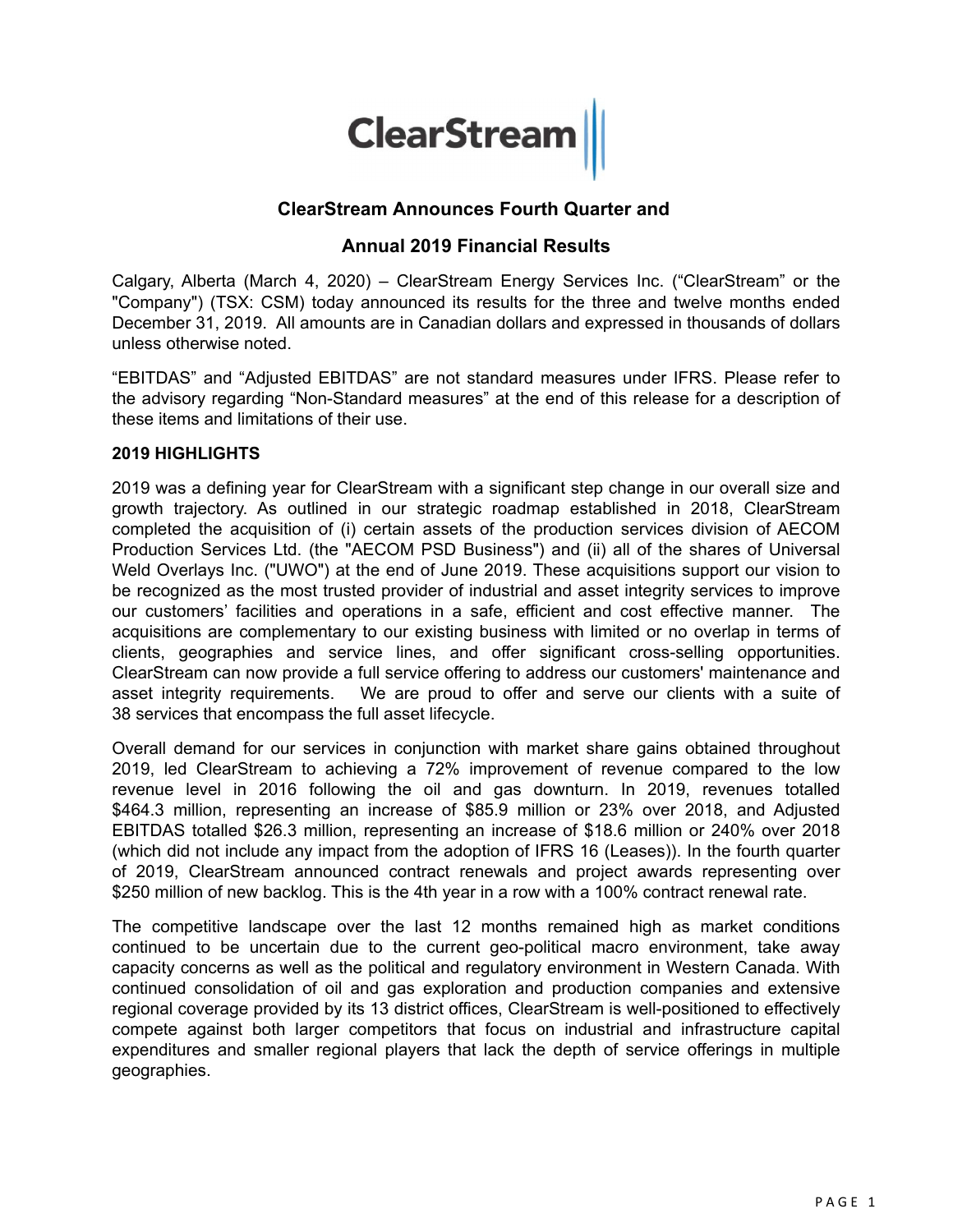Through our strong health, safety and environment ("HSE") management system, ClearStream demonstrated its commitment to maintain a safe and respectful work environment for our employees and clients. Thanks to active participation by all our employees, front line supervision and leadership teams, ClearStream ended the year with a Total Recordable Injury Frequency of 0.42. This has been achieved in spite of an increase in working hours from 2018, and by aligning the employees who joined us through the acquisitions with our HSE standards and expectations.

In 2019, we also announced various organizational changes, transfers, and promotions within our business to better support the entire organization and allow our employees to experience personal development and mobility. In addition, we have also accelerated our focus on internal business process improvements and automation in order to improve employee/customer experience, gain operational efficiency, reduce costs, accelerate cash conversion, and prepare for future growth.

We saw the immediate benefits of the acquisitions of the AECOM PSD Business and UWO in our third and fourth quarter 2019 results. The acquisitions, in combination with organic growth in our core business, should allow ClearStream to operate with increased profitability and cash flow generation going forward.

Overall, ClearStream is well-positioned to deliver value and growth, with improving results, significant cross-selling opportunities, strong customer relationships, recurring and stable revenues tied to our customers' operational expenditures, and an experienced Senior Leadership Team.

| (\$ millions, except per share amounts)                         | <b>Three months ended</b><br>December 31, |        | <b>Twelve months ended</b><br>December 31, |        |
|-----------------------------------------------------------------|-------------------------------------------|--------|--------------------------------------------|--------|
|                                                                 | 2019                                      | 2018   | 2019                                       | 2018   |
| Revenue                                                         | 137.1                                     | 77.8   | 464.3                                      | 378.3  |
| Gross profit                                                    | 15.2                                      | 6.2    | 51.6                                       | 27.1   |
| Selling, general & administrative expenses                      | (10.2)                                    | (6.6)  | (27.4)                                     | (21.4) |
| <b>Adjusted EBITDAS</b>                                         | 5.4                                       | 1.2    | 26.3                                       | 7.7    |
| Loss from continuing operations                                 | (10.4)                                    | (3.6)  | (6.7)                                      | (30.1) |
| Loss per share from continuing operations,<br>basic and diluted | (0.09)                                    | (0.03) | (0.06)                                     | (0.27) |

# **OVERVIEW OF FINANCIAL RESULTS**

# **2019 RESULTS COMMENTARY**

Revenues for the year ended December 31, 2019 were \$464,252 compared to \$378,332 in 2018, an increase of 22.7% from 2018. This increase in 2019, in comparison to 2018, is largely driven by the acquisition on June 28, 2019 of the AECOM PSD Business and UWO. In addition, the 2019 revenue increase over 2018 is being driven by strong organic growth in the preexisting Maintenance and Construction Services segment.

Gross profit for the year ended December 31, 2019 was \$51,574 compared to \$27,097 in 2018. Gross profit margins were 11.1% in 2019 compared to 7.2% in 2018. The increase in gross profit margin in 2019, in comparison to 2018, is related to the acquisition of the AECOM PSD Business and UWO, the organic growth realized in the Maintenance and Construction Services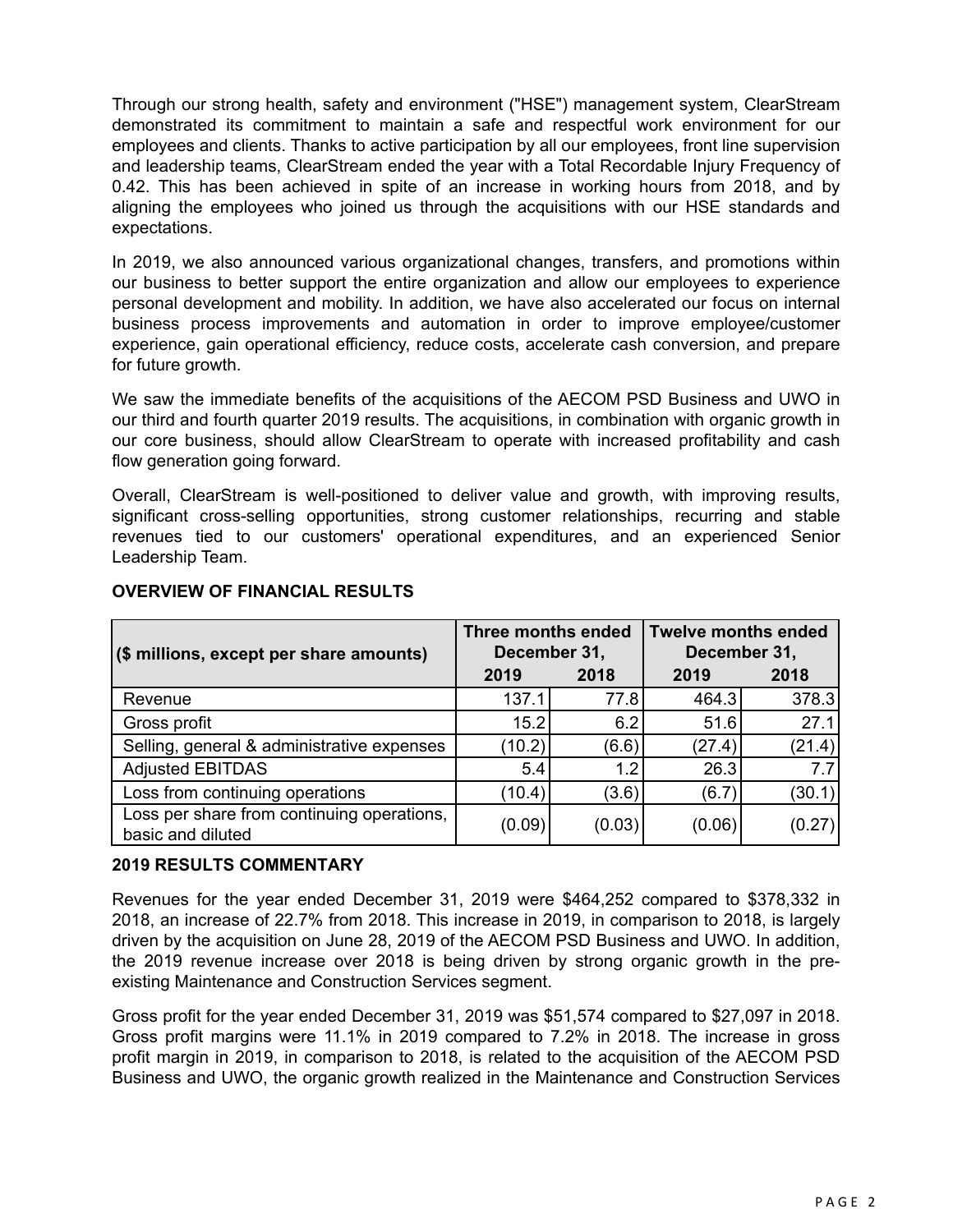segment and overall better absorption of indirect costs, as well as the adoption of IFRS 16 (Leases), which impacted the reclassification of lease expenses compared to 2018.

Selling, general and administrative ("SG&A") expenses for the year ended December 31, 2019 were \$27,418, in comparison to \$21,359 for the same period in 2018. As a percentage of revenue, SG&A costs were 5.9% in 2019 compared to 5.6% in 2018. SG&A expenses as a percentage of revenue were impacted by the additional corporate support necessary to properly manage the newly acquired AECOM PSD Business and UWO as well as a significant decrease in the ClearWater division's large plant turnaround revenue in 2019 as compared to 2018. Also impacting SG&A expenses was the adoption of IFRS 16 (Leases), and costs incurred in the Company's growth initiatives and other expenses to support business process improvements designed to increase operational effectiveness and lower operating costs going forward.

Non-cash items that impacted the 2019 results were depreciation and amortization. For the year ended December 31, 2019, depreciation and amortization expense was \$14,890 compared to \$6,319 for the same period in 2018. An increase in depreciation and amortization expense was largely due to the implementation of IFRS 16 and the increase in asset values as a result of the acquisition of the AECOM PSD Business.

For the year ended December 31, 2019, interest expenses were \$19,989 compared to \$12,537 in 2018. Interest expense increased by \$7,452, of which \$2,555 related to the impact of IFRS 16 and the remainder related to an increase in the amount outstanding under the term loan facilities due to advances made in the fourth quarter of 2018 and the second and third quarters of 2019.

Restructuring costs of \$8,361 were recorded during the year ended December 31, 2019, in comparison to \$165 in 2018. These non-recurring restructuring costs are related to the acquisitions of the AECOM PSD Business and UWO, which closed on June 28, 2019, as well as additional severance and growth initiatives.

Loss from continuing operations for the year ended December 31, 2019 was \$6,652, in comparison to loss of \$30,072 in 2018. Nothwithstanding the significant improvement in gross profit, the income variance is also largely driven by the bargain purchase gain and deferred income tax recovery recognized through the acquisition of the AECOM PSD Business, which closed on June 28, 2019, as well as the impairment of intangible assets and goodwill recorded in 2018.

The gain from discontinued operations was \$1,940 for the year ended December 31, 2019, compared to a loss of \$1,495 for the same period in 2018. The gain in 2019 includes the Company's share of an income tax reassessment won by Brompton resulting in a recovery of \$3,250, offset by expenses that the Company continues to incur relating to the sale of businesses that it owned prior to March 2018. These expenses consist largely of legal, insurance, and consulting costs relating to the Quantum Murray earn-out and legal proceedings that existed prior to the sale of the business.

For the year ended December 31, 2019, Adjusted EBITDAS was \$26,282 compared to \$7,714 for the same period in 2018. As a percentage of revenue, Adjusted EBITDAS was 5.7% in 2019 compared to 2.0% in 2018. Adjusted EBITDA as a percentage of revenue increased due largely to the impact of increased activity from the acquisitions of the AECOM PSD Business and UWO combined with organic growth in the pre-existing Maintenance and Construction Services segment.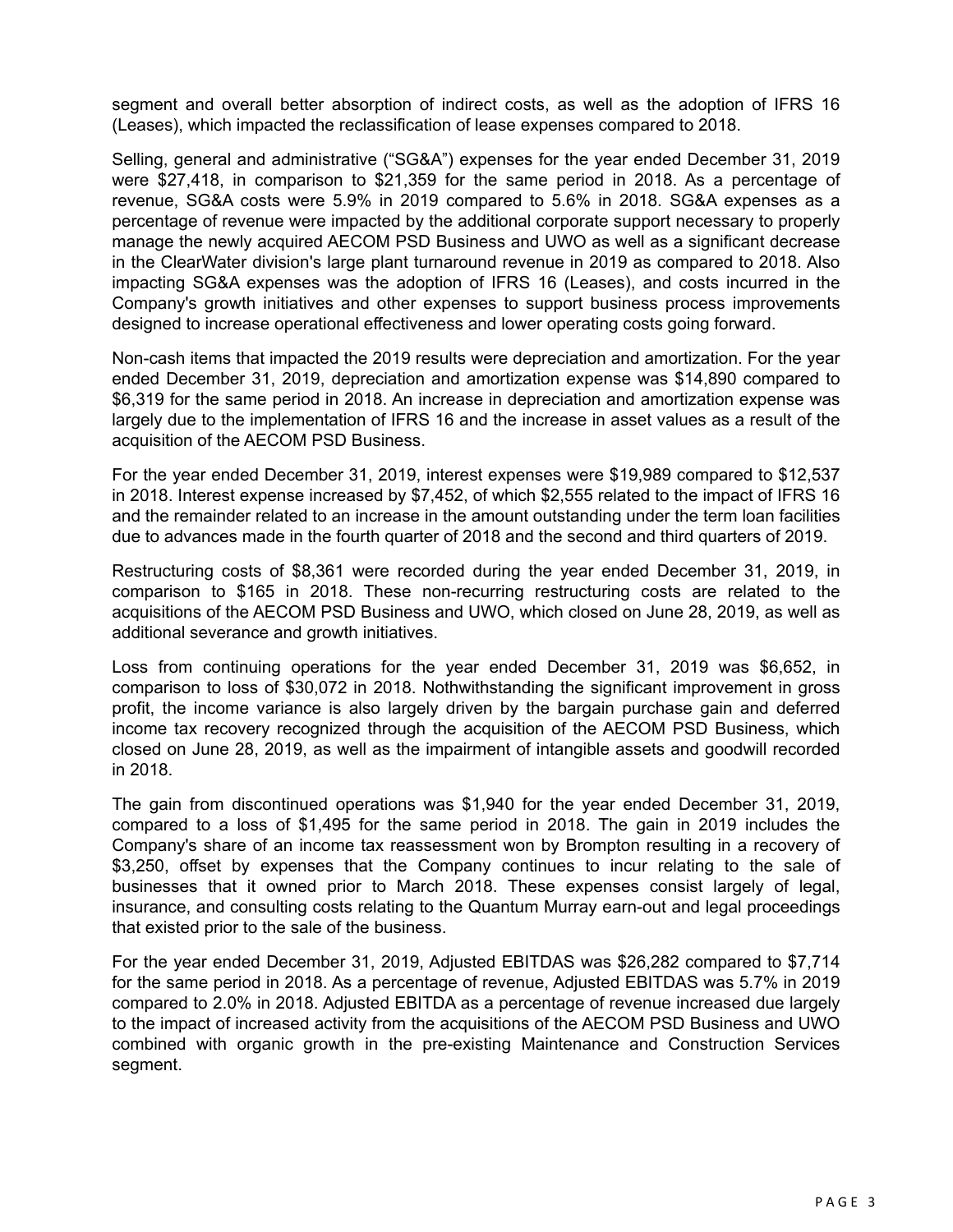# **FOURTH QUARTER RESULTS COMMENTARY**

Revenues for the three months ended December 31, 2019 were \$137,066 compared to \$77,840 for the same period in 2018, an increase of 76.1% on a year-over-year basis. This increase for the three months ended December 31, 2019 in comparison to the same period in 2018, is largely driven by the acquisitions of the AECOM PSD Business and UWO on June 28, 2019. In addition, the increase in 2019 revenue over 2018 is being driven by strong organic growth in the pre-existing Maintenance and Construction Services segment.

Gross profit for the three months ended December 31, 2019 was \$15,158 compared to \$6,169 for the same period in 2018. Gross margins were 11.1% for the three months ended December 31, 2019 compared to 7.9% in the fourth quarter of 2018. The increase in gross margins in the three months ended December 31, 2019 was due to the acquisitions of the AECOM PSD Business and UWO, the organic growth realized in the Maintenance and Construction Services segment, as well as the adoption of IFRS 16, which impacted the reclassification of lease expenses compared to 2018.

SG&A expenses for the three months ended December 31, 2019 were \$10,202 compared to \$6,561 for the same period in 2018. SG&A expenses, as a percentage of revenue, were 7.4% compared to 8.4% for the same period in 2018 due to significantly higher revenue in the three months ended December 31, 2019 as well as IFRS 16 impacts in 2019, which impacted the reclassification of lease expenses compared to 2018.

# **Adjusted EBITDAS**

| $($ \$ millions)                             | <b>Three months ended</b><br>December 31, |       | Twelve months ended<br>December 31, |        |
|----------------------------------------------|-------------------------------------------|-------|-------------------------------------|--------|
|                                              | 2019                                      | 2018  | 2019                                | 2018   |
| <b>Maintenance and Construction Services</b> | 10.2                                      | 4.3   | 30.9                                | 15.7   |
| Wear, Fabrication and Environmental          | 4.8                                       | 1.8   | 18.4                                | 10.2   |
| <b>Adjusted EBITDAS from operations</b>      | 14.9                                      | 6.1   | 49.3                                | 25.9   |
| Corporate                                    | (9.6)                                     | (4.9) | (23.0)                              | (18.2) |
| <b>Adjusted EBITDAS</b>                      | 5.4                                       | 1.2   | 26.3                                | 7.7    |

#### **Segment Review**

# **MAINTENANCE AND CONSTRUCTION SERVICES**

| $($ \$ millions)                           | <b>Twelve months ended</b><br>December 31, |       |
|--------------------------------------------|--------------------------------------------|-------|
|                                            | 2019                                       | 2018  |
| Revenue                                    | 403.3                                      | 318.9 |
| Gross profit                               | 31.7                                       | 15.8  |
| Selling, general & administrative expenses | (1.3)                                      | (1.1) |
| <b>Adjusted EBITDAS</b>                    | 30.9                                       | 15.7  |
| Income (loss) from continuing operations   | 20.9                                       |       |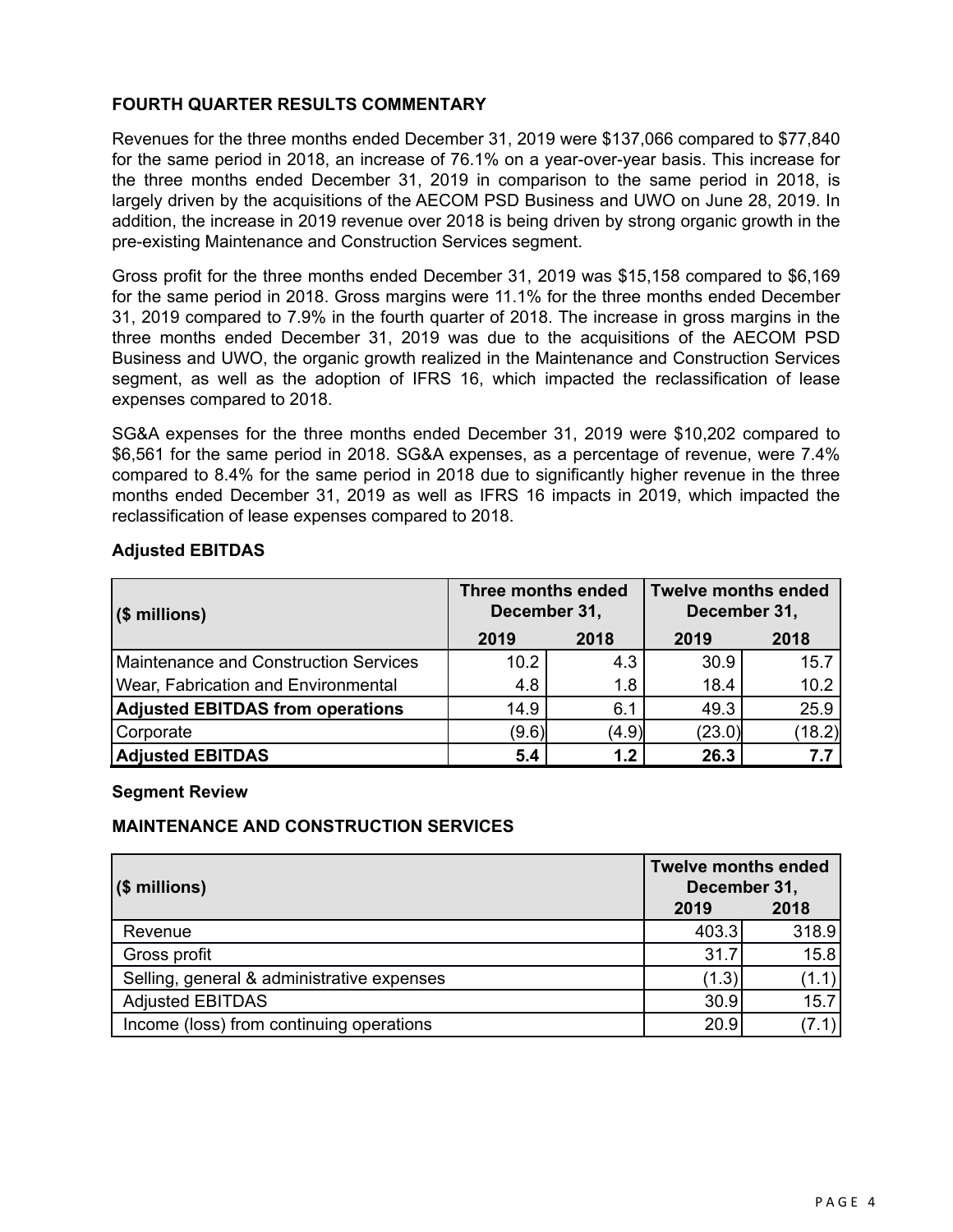# **REVENUES**

Revenues for the Maintenance and Construction Services segment were \$403,348 for the year ended December 31, 2019 compared to \$318,873 for the same period in 2018, which reflects an increase of 26.5%. This increase was due to the acquisition of the AECOM PSD Business on June 28, 2019 as well as organic growth in the pre-existing Maintenance and Construction Services segment.

#### **GROSS PROFIT**

Gross profit was \$31,714 for the year ended December 31, 2019, compared to \$15,799 for the same period in 2018. Gross profit margins were 7.9% in 2019 compared to 5.0% in 2018. The gross profit increase was due to organic growth, increased activity from the acquisition of the AECOM PSD Business, better absorption of indirect costs and the adoption of IFRS 16 on January 1, 2019, which decreased direct rent expense and increased gross profit by \$4,212.

#### **SELLING, GENERAL AND ADMINISTRATIVE EXPENSES**

SG&A expenses for the Maintenance and Construction segment were \$1,349 for the year ended December 31, 2019 compared to \$1,093 for the same period in 2018. SG&A expenses increased partially due to additional costs to support the revenue increase and the acquisition of the AECOM PSD Business.

## **WEAR, FABRICATION AND ENVIRONMENTAL SERVICES**

| $($ \$ millions)                           | <b>Twelve months ended</b><br>December 31, |       |
|--------------------------------------------|--------------------------------------------|-------|
|                                            | 2019                                       | 2018  |
| Revenue                                    | 64.8                                       | 61.3  |
| Gross profit                               | 19.9                                       | 11.3  |
| Selling, general & administrative expenses | (1.4)                                      | (1.1) |
| <b>Adjusted EBITDAS</b>                    | 18.4                                       | 10.2  |
| Income (loss) from continuing operations   | 10.5                                       | 9.0   |

#### **REVENUES**

Revenues for this segment for the year ended December 31, 2019 were \$64,797, compared to \$61,335 for the same period in 2018. The increase in revenue for the period was partially due to an overall increase in Wear Technology demand, including the additional capacity from the acquisitions of AFX Materials and Fabrication Ltd. ("AFX") in the third quarter of 2018 and UWO in the second quarter of 2019. This increase offset the decrease in revenues in the Fabrication business following the closure of some unprofitable facilities in 2019.

#### **GROSS PROFIT**

Gross profit was \$19,859 for the year ended December 31, 2019, compared to \$11,298 for the same period in 2018. The gross profit increase was due to the closure of some unprofitable fabrication facilities, the UWO acquisiton, and operational efficiencies in our Wear business. A further increase was due to the adoption of IFRS 16 on January 1, 2019, which decreased direct rent expense and increased gross profit by \$2,862 for the year ended December 31, 2019.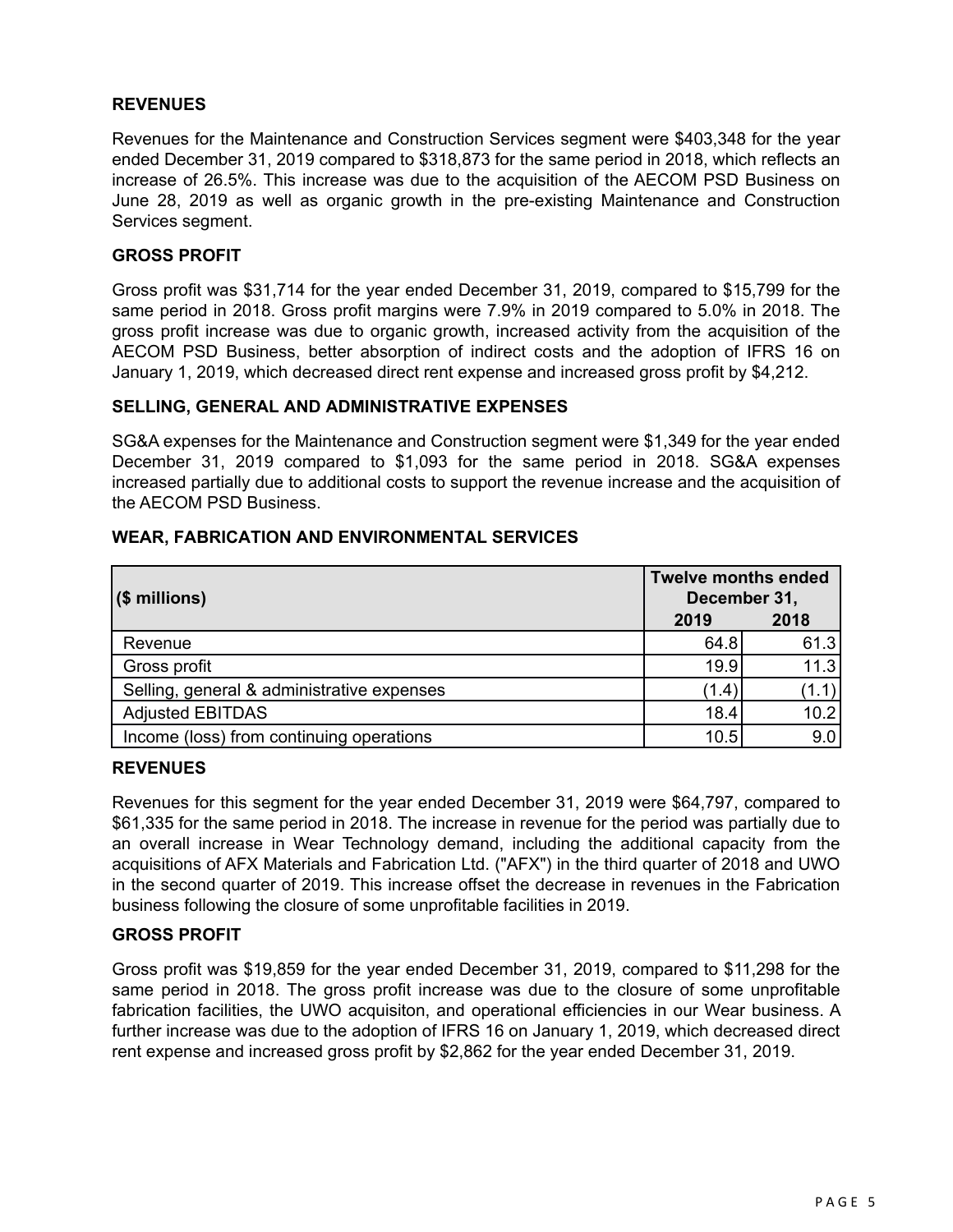# **SELLING, GENERAL AND ADMINISTRATIVE EXPENSES**

SG&A expenses for the Wear, Fabrication, and Environmental segment were \$1,424 for the year ended December 31, 2019 compared to \$1,137 for the same period in 2018. SG&A expenses increased due to the acquisitions of AFX in the third quarter of 2018 and UWO in the second quarter of 2019, and additional resources required to support the increased activity in the Wear, Fabrication and Environmental segment.

# **CORPORATE**

| $($ millions)                              | Twelve months ended<br>December 31, |       |
|--------------------------------------------|-------------------------------------|-------|
|                                            | 2019                                | 2018  |
| Selling, general & administrative expenses | (24.6)                              | (19.1 |

# **SELLING, GENERAL AND ADMINISTRATIVE EXPENSES**

SG&A expenses were \$24,645 for the year ended December 31, 2019 compared to \$19,129 for the same period in 2018. The increase for the year ended December 31, 2019 was partially due to additional resources required to support the increased activity from organic growth recognized in the period as well as the preparation for the acquisitions of the AECOM PSD Business and UWO. Also impacting SG&A expenses were transition costs, including professional fees incurred in the Company's growth initiatives and other expenses to support business process improvements designed to increase operational effectiveness and lower operating costs going forward.

# **LIQUIDITY AND CAPITAL RESOURCES**

| ∣(\$ millions)                                  | For the year ended<br>December 31, |        |
|-------------------------------------------------|------------------------------------|--------|
|                                                 | 2019                               | 2018   |
| Cash used in by operating activities            | (20.2)                             | (12.2) |
| Cash (used in) provided by investing activities | (58.0)                             | 1.7    |
| Cash provided by financing activities           | 74.4                               | 16.6   |
| Consolidated cash as of December 31,            |                                    | 10.8   |

## **OPERATING ACTIVITIES**

Cash used in continuing operations represents EBITDAS less impairment, restructuring, plus changes in non-cash working capital. The cash provided by or used in discontinued operations includes the settlement of some of the legacy claims in 2019 and other expenses paid in 2019 relating to businesses that were sold prior to March 2018.

ClearStream expects to meet its short-term contractual obligations through cash flow from operations, which includes collection of accounts receivable, and available credit facilities.

# **INVESTING ACTIVITIES**

Cash used in investing activities related to the acquisitions of the AECOM PSD Business and UWO completed in the second quarter of 2019, which are expected to complement existing service lines and further broaden potential market opportunities.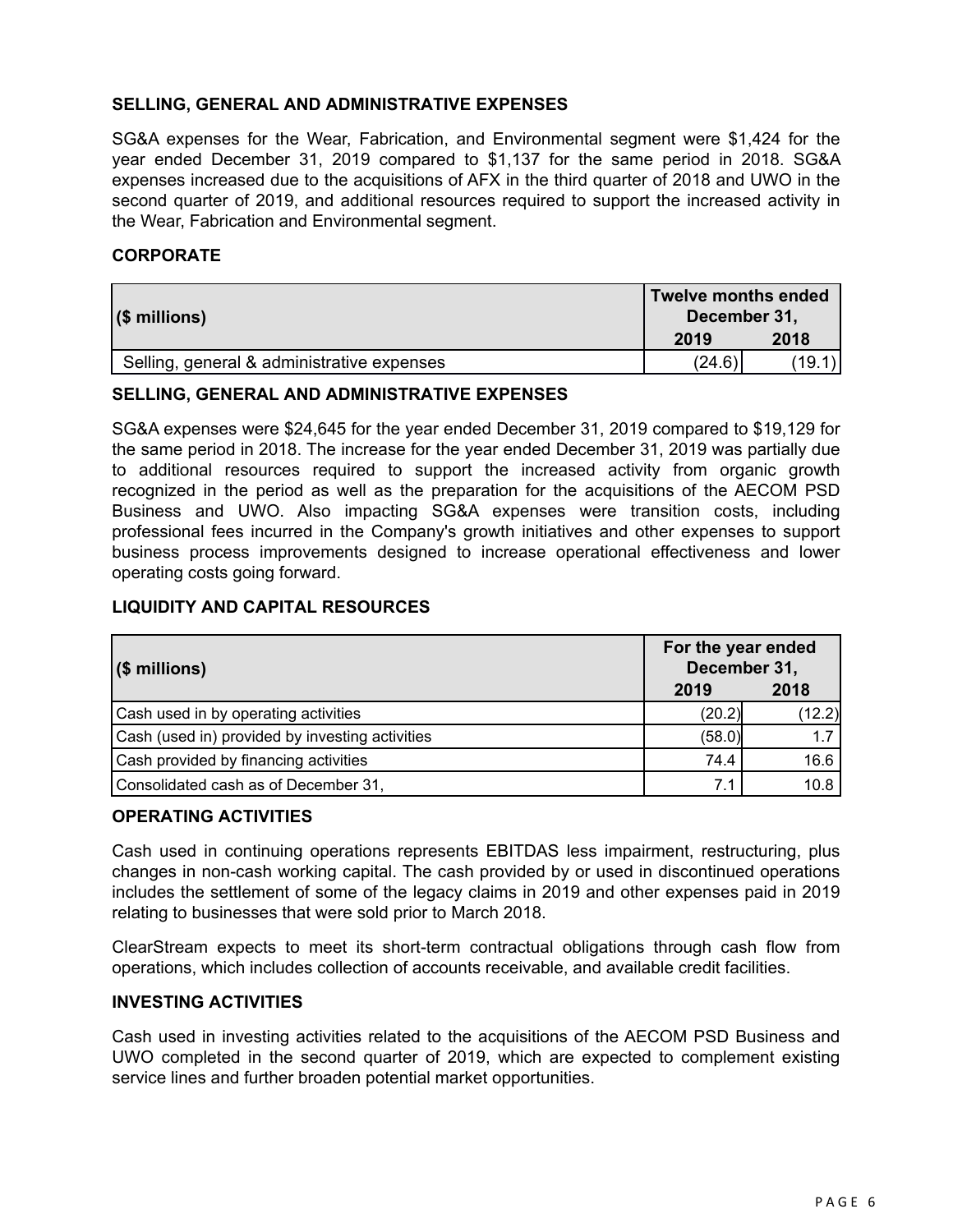# **FINANCING ACTIVITIES**

Cash provided by financing activities in the fourth quarter 2019 includes proceeds from term loans and other secured borrowings net of repayments made during the period.

#### **ABL Facility**

The Company established an asset-based lending facility (the "ABL Facility") pursuant to the terms of the Third Amended and Restated Credit Agreement (as amended), which comprised of a revolving credit facility providing for maximum borrowings of up to \$50,000 (the "Revolving Facility") and a term loan facility providing for maximum borrowings of up to \$40,500 (the "Term Loan Facility") received from Canso Investment Counsel Ltd, in its capacity as portfolio manager for and on behalf of certain accounts that it manages ("Canso").

As at December 31, 2019, \$27,825 was drawn on the Revolving Facility and \$40,500 was drawn on the Term Loan Facility. The Term Loan Facility is required to be used for specific purposes and cannot be redrawn once repaid.

On March 3, 2020, the Company received confirmation from the lenders under the ABL Facility that they have agreed to extend the maturity date of the facility to March 23, 2021. The Company and the lenders under the ABL Facility are preparing an amending agreement to effect the extension of the maturity date and certain other amendments, including replacing the monthly minimum EBITDA covenant with a quarterly fixed charge coverage ratio covenant. The amendments will not reduce the maximum borrowings available under the Revolving Facility.

#### **Other Secured Borrowings**

On June 26, 2019, the Company received \$19,000 from two secured loans with the Business Development Bank of Canada ("BDC") as a partial source of funds for the acquisition of the AECOM PSD Business.

The loans are secured by a first security interest on the equipment acquired through the acquisition of the AECOM PSD Business and a security interest in all other present and future property, subject to the priorities granted to existing lenders under the ABL Facility, senior secured debentures and other existing commitments.

#### **OUTLOOK**

Overall market conditions continue to be uncertain in light of continuing weakness in commodity prices, lack of infrastructure build up to bring product to markets and the recent outbreak of the Coronavirus. Therefore, upstream, midstream and downstream companies are likely to maintain spending discipline for capital projects and focus instead on operational efficiencies and asset integrity. The cash flows generated by such companies will be further impacted by reductions in commodity prices due to the impact of the Coronavirus on global economic growth.

In 2020, ClearStream will benefit from the full year impact of the acquisitions of the AECOM PSD Business and UWO, which were completed on June 28, 2019. These acquisitions are expected to drive year-over-year growth in revenues, profitability and cash flow. However, the next few quarters will likely be challenging as we navigate the current market environment.

Over the next few years, we expect that demand for maintenance and turnaround services will increase as many customers have deferred and may continue to defer maintenance and turnaround spending which is required to improve asset reliability and uptime. Furthermore, as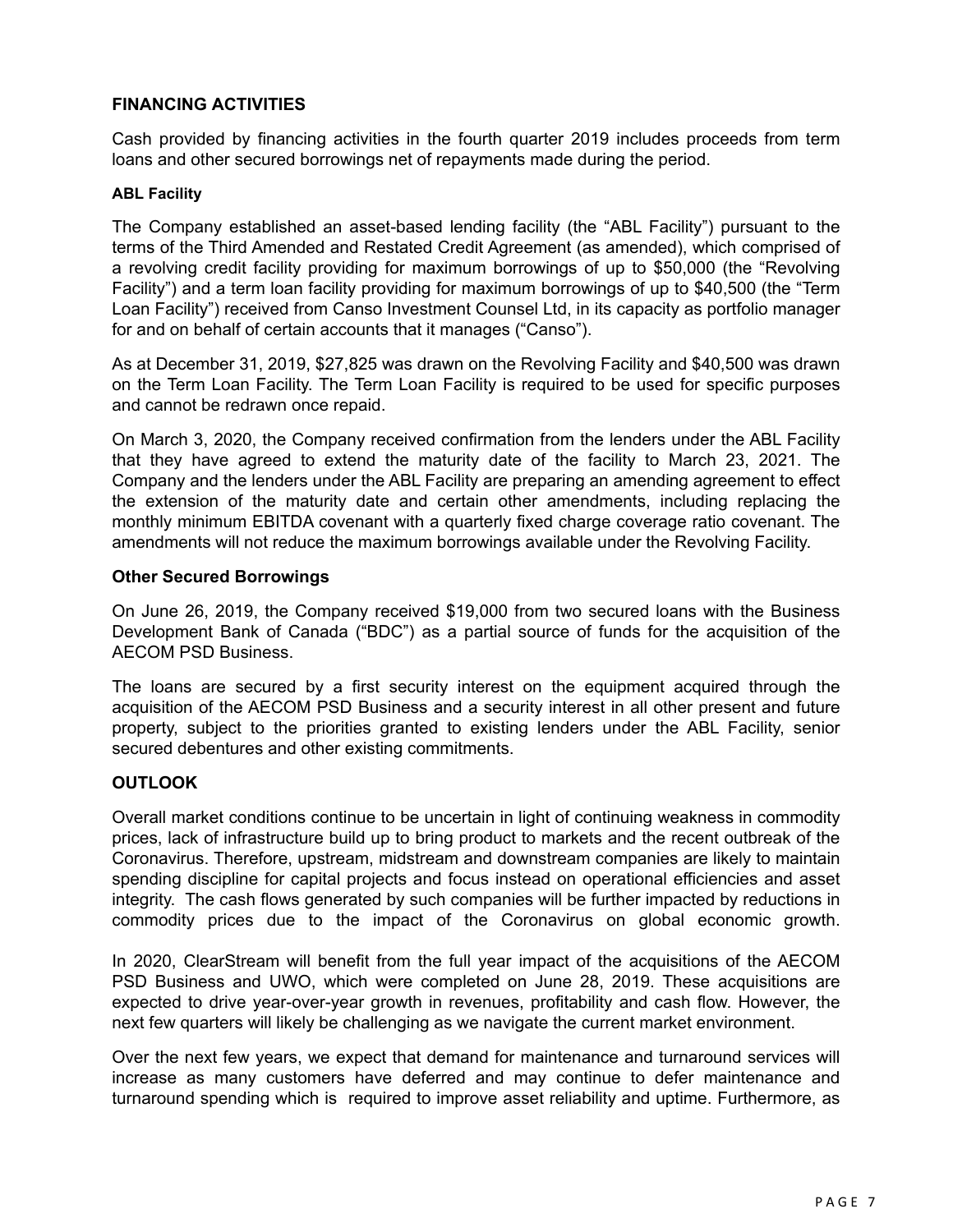digital transformation is shaping the industry, we are adopting more digital solutions to gain efficiencies in our service delivery, but also to provide our customers with innovative and reliable solutions for their maintenance and asset integrity requirements. With additional overlay manufacturing and fabrication capacity acquired in late 2018, a doubling of our wire manufacturing capacity established in late 2019, a strong focus on productivity improvement and lead times throughout the year, and the addition of corrosion resistant applications through UWO in mid-2019, our Wear Technology Overlay division is well positioned to offer significant value to our clients from a full life cycle cost perspective. We also continue to see growth opportunities in our Environmental Division as abandonment and reclamation remain an important issue for regulatory authorities and oil and gas companies.

#### **Additional Information**

Our audited consolidated financial statements for the year ended December 31, 2019 and the related Management's Discussion and Analysis of the operating and financial results can be accessed on our website at www.clearstreamenergy.ca and will be available shortly through SEDAR at www.sedar.com.

## **About ClearStream Energy Services Inc.**

WIth a legacy of excellence and experience stretching back more than 50 years, ClearStream provides solutions for the Energy and Industrial markets including: Oil & Gas, Petrochemical, Mining, Power, Agriculture, Forestry, Infrastructure and Water Treatment. With offices strategically located across Canada and over 4,000 employees, we provide maintenance, construction and environmental services that keep our clients moving forward. For more information about ClearStream, please visit <www.clearstreamenergy.ca> or contact:

#### **Randy Watt Yves Paletta**

Chief Financial Officer Chief Executive Officer (587) 318-0997 (587) 318-0997 rwatt@clearstreamenergy.ca ypaletta@clearstreamenergy.ca

ClearStream Energy Services Inc. ClearStream Energy Services Inc.